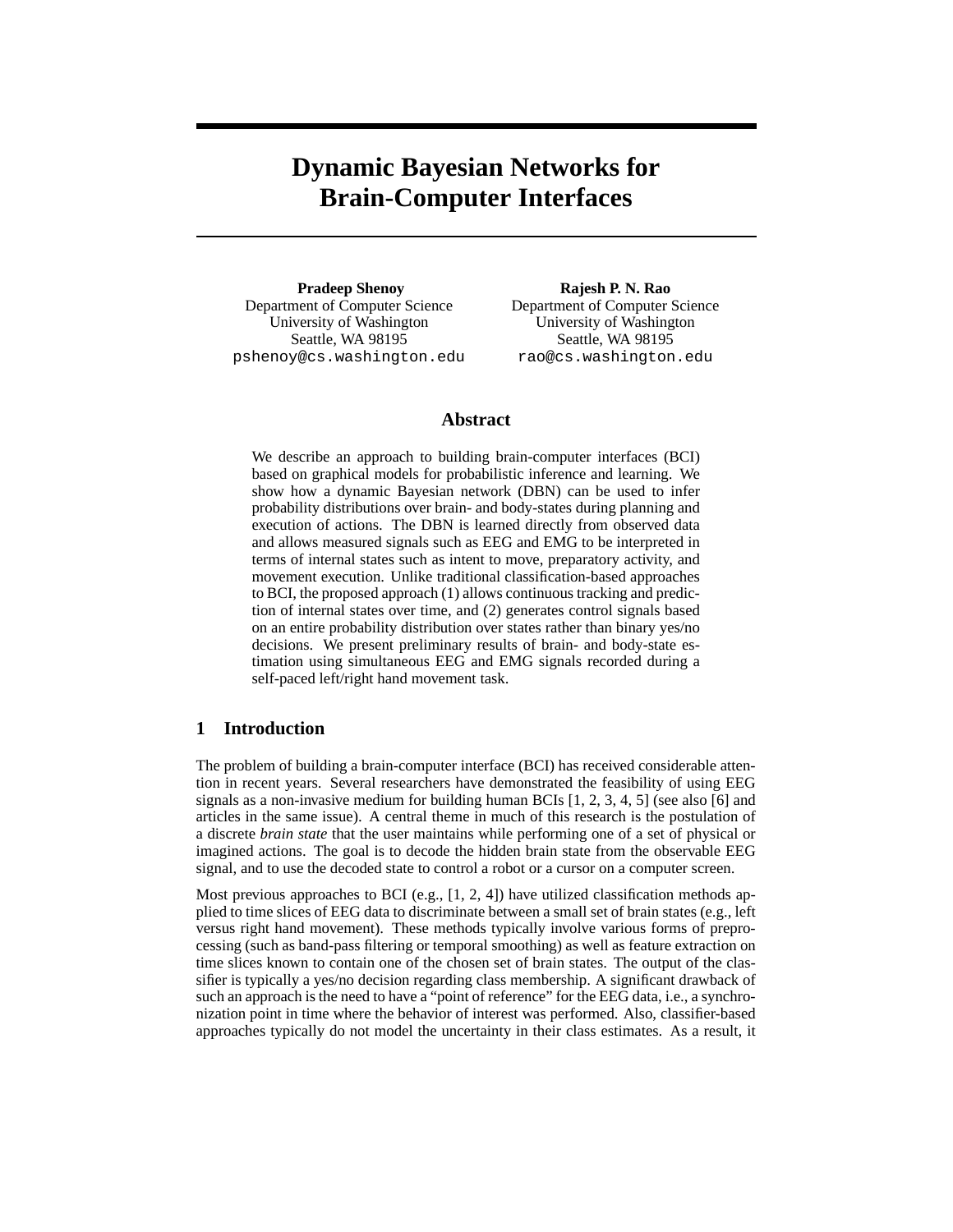is difficult to have a continuous estimate of the brain state and to associate an uncertainty with the current estimate.

In this paper, we propose a new framework for BCI based on probabilistic graphical models [7] that overcomes some of the limitations of classification-based approaches to BCI. We model the dynamics of hidden brain- and body-states using a Dynamic Bayesian Network (DBN) that is learned directly from EEG and EMG data. We show how a DBN can be used to infer probability distributions over hidden state variables, where the state variables correspond to brain states useful for BCI (such as "Intention to move left hand", "Left hand in motion", etc). Using a DBN gives us several advantages in addition to providing a continuous probabilistic estimate of brain state. First, it allows us to explicitly model the hidden causal structure and dependencies between different brain states. Second, it facilitates the integration of information from multiple modalities such as EEG and EMG signals, allowing, for example, EEG-derived estimates to be bootstrapped from EMG-derived estimates. In addition, learning a dynamic graphical model for time-varying data such as EEG allows other useful operations such as prediction, filling in of missing data, and smoothing of state estimates using information from future data points. These capabilities are difficult to obtain while working exclusively in the frequency domain or using whole slices of the data (or its features) for training classifiers. We illustrate our approach in a simple Left versus Right hand movement task and present preliminary results showing supervised learning and Bayesian inference of hidden state for a dataset containing simultaneous EEG and EMG recordings.

## **2 The DBN Framework**

We study the problem of modeling spontaneous movement of the left/right arm using EEG and EMG signals. It is well known that EEG signals show a slow potential drift prior to spontaneous motor activity. This potential drift, known as the Bereitschaftspotential (BP, see [8] for an excellent survey), shows variation in distribution over scalp with respect to the body part being moved. In particular, the BP related to movement of left versus right arm shows a strong lateral asymmetry. This allows one to not only estimate the intent to move *prior to* actual movement, but also distinguish between left and right movements. Previous approaches [1, 2] have utilized BP signals in classification-based BCI protocols based on synchronization cues that identify points of movement onset. In our case, the challenge was to model the structure of BPs and related movement signals using the states of the DBN, and to recognize actions without explicit synchronization cues.

Figure 1 shows the complete DBN (referred to as  $N_{full}$  in this paper) used to model the leftright hand movement task. The hidden state  $B_t$  in Figure 1(a) tracks the higher-level brain state over time and generates the hidden EEG and EMG states  $E_t$  and  $M_t$  respectively. These hidden states in turn generate the observed EEG and EMG signals. The dashed arrows indicate that the hidden states make transitions over time. As shown in Figure 1(b), the state  $B_t$  is intended to model the high-level intention of the subject. The figure shows both the values  $B_t$  can take as well the constraints on the transition between values. The actual probabilities of the allowed transitions are learned from data.

The hidden states  $E_t$  and  $M_t$  are intended to model the temporal structure of the EEG and EMG signals, which are generated using a mixture of Gaussians conditioned on  $E_t$  and  $M_t$  respectively. In the same way as the values of  $B_t$  are customized for our particular experiment, we would like the state transitions of  $E_t$  and  $M_t$  to also reflect their respective constraints. This is important since it allows us to independently learn the simpler DBN  $N_{ema}$  consisting of only the node  $M_t$  and the observed EMG signal. Similarly, we can also independently learn the model  $N_{eeg}$  consisting of the node  $E_t$  and the observed EEG signal. We use the models shown in Figure 2 for allowed transitions of the states  $M_t$  and  $E_t$ respectively. In particular, Figure 2(a) indicates that the EMG state can transition along one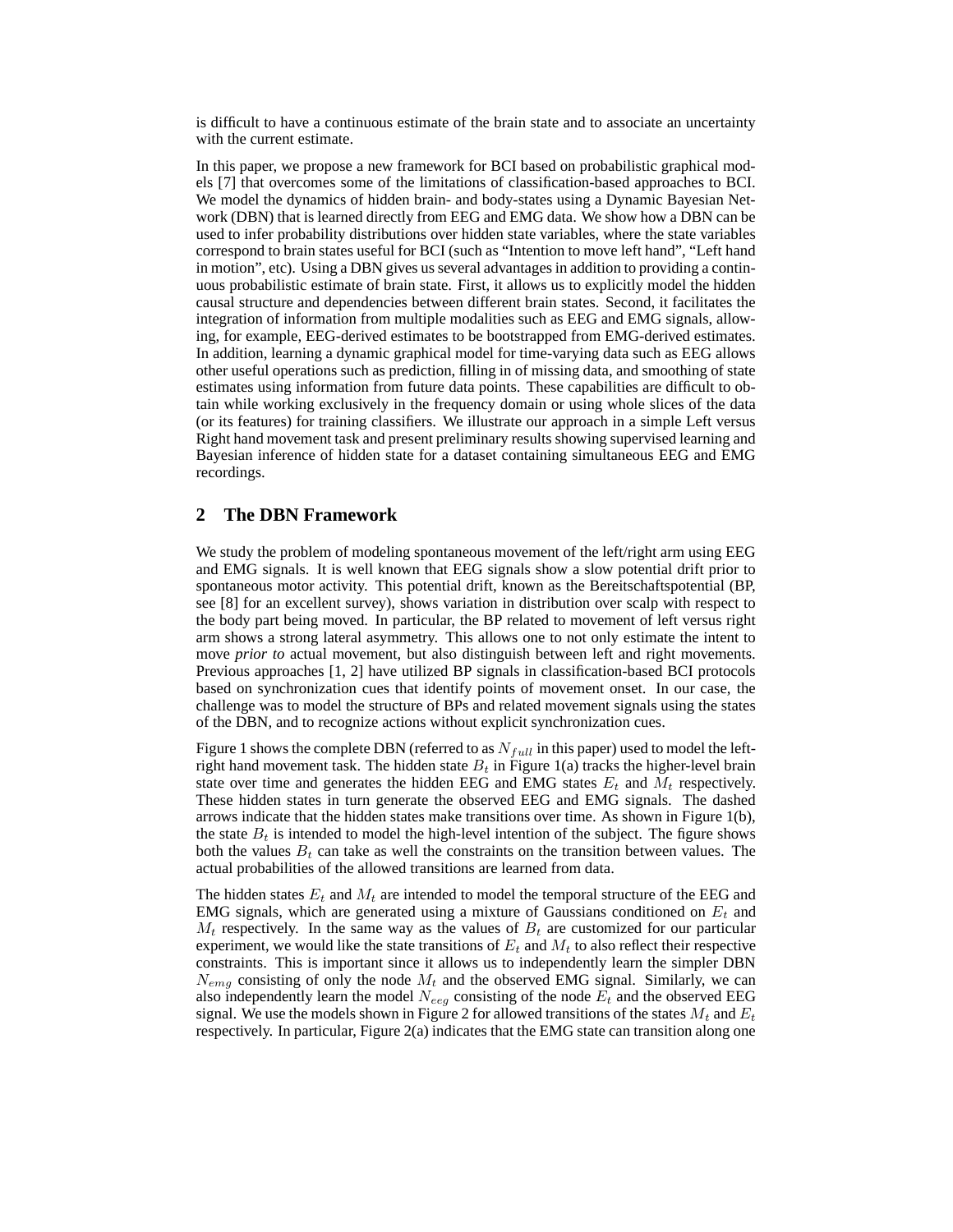

Figure 1: **Dynamic graphical model for modeling brain and body processes in a selfpaced movement task**: (a) At each time instant t, the brain state  $B_t$  generates the EEG and EMG internal states  $E_t$  and  $M_t$  respectively, which in turn generate the observed EEG and EMG. The dotted arrows represent transitions to a state at the next time step. (b) The transition graph for the brain state  $B_t$ . The probability of each allowed transition is learned from input data.

of three *chains of states* (labeled (1), (2), and (3)), representing the rest state, a left-hand action and a right-hand action respectively. In each chain, the state  $M_t$  in each time step either retains its old value with a given probability (self-pointing arrow) or transitions to the next state value in that particular chain. The transition graph of Figure 2(b) shows similar constraints on the EEG, except that the left and right action chains are further partitioned into intent, action, and post-action subgroups of states, since each of these components are discernible from the BP in EEG (but not from EMG) signals.



Figure 2: **Constrained transition graphs for the hidden EMG and EEG states**  $E_t$  **and**  $M_t$  **respectively**. (a) The EMG state transitions between its values  $m_i$  are constrained to be in one of three chains: the chains model (1) rest, (2) left arm movement, and (3) right arm movement. (b) In the EEG state transition graph, the left and right movement chains are further divided into state values encoding intent (LI/RI), movement (LM/RM), and post movement (LPM/RPM).

#### **3 Experiments and Results**

#### **3.1 Data Collection and Processing**

**The task:** The subject pressed two distinct keys on a keyboard with the left hand or right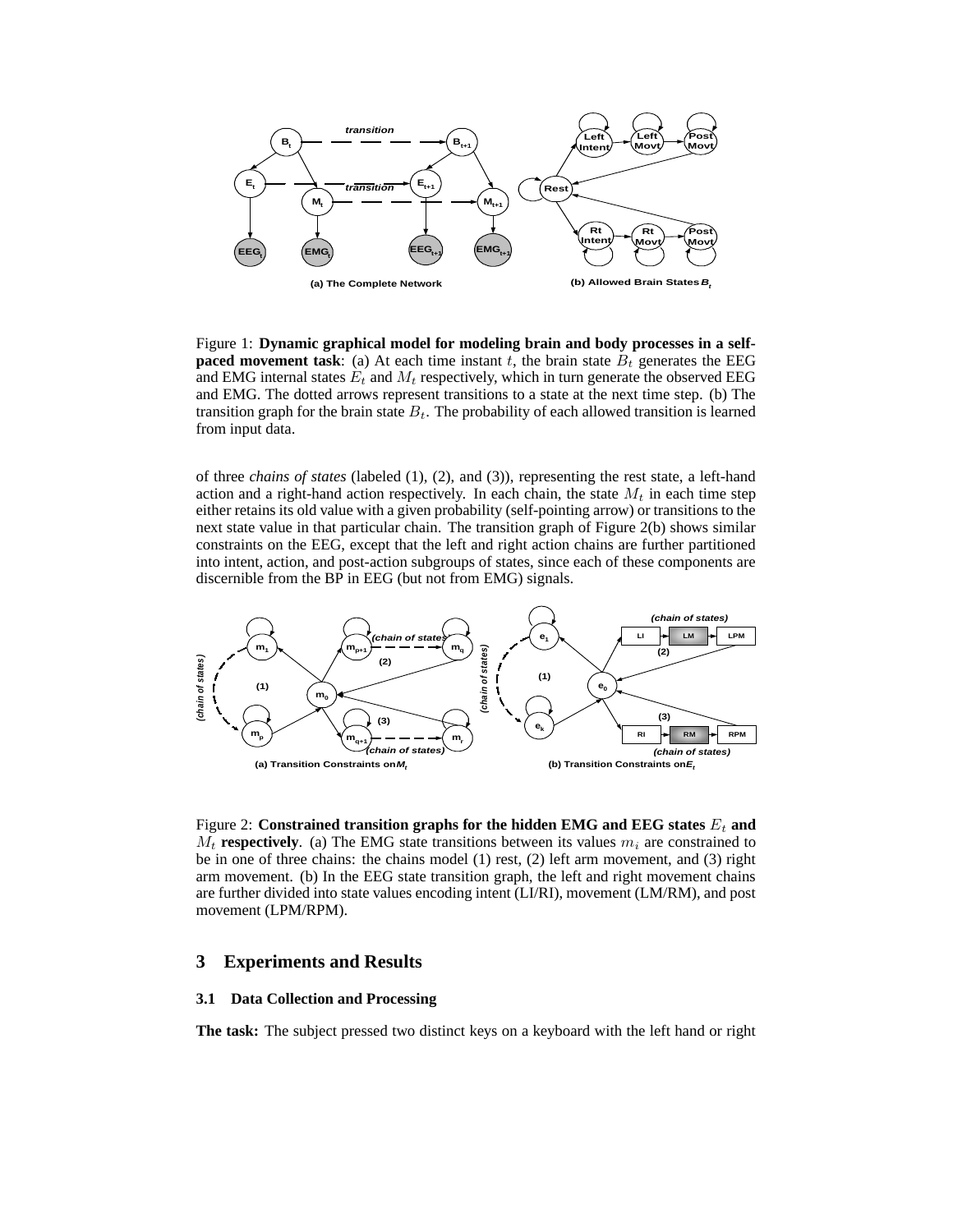hand at random at a self-initiated pace. We recorded 8 EEG channels around the motor area of cortex (C3, Cz, C4, FC1, FC2, CP1, CP2, Pz) using averaged ear electrodes as reference, and 2 differential pairs of EMG (one on each arm). Data was recorded at 2048Hz for a period of 20 minutes, with the movements being separated by approximately 3-4s.



Figure 3: **Movement-related potential drift recorded during the hand-movement task**: The two plots show the EEG signals averaged over all trials from the motor-related channels C3 and C4 for left (left panel) and right hand movement (right panel). The averages indicate the onset and laterality of upcoming movements.

**Processing:** The EEG channels were bandpass-filtered 0.5Hz-5Hz, before being downsampled and smoothed at 128Hz. The EMG channels were converted to RMS values computed over windows for an effective sampling rate of 128Hz.

**Data Analysis:** The recorded data were first analyzed in the traditional manner by averaging across all trials. Figure 3 shows the average of EEG channels C3 and C4 for left and right hand movement actions respectively. As can be seen, the averages for both channels are different for the two classes. Furthermore, there is a slow potential drift *preceding* the action and a return to the baseline potential after the action is performed. Previous researchers [1] have classified EEG data over a window leading up to the instant of action with high accuracy (over 90%) into left or right movement classes. Thus, there appears to be a reliable amount of information in the EEG signal for at least discriminating between left versus right movements.

**Data Evaluation using SVMs:** To obtain a baseline and to evaluate the quality of our recorded data, we tested the performance of linear support vector machines (SVMs) on classifying our EEG data into left and right movement classes. The choice of linear SVMs was motivated by their successful use on similar problems by other researchers [1]. Time slices of 0.5 seconds before each movement were concatenated from all EEG channels and used for classification. We performed hyper-parameter selection using leave-one-out crossvalidation on 15 minutes of data and obtained an error of 15% on the remaining 5 minutes of data. Such an error rate is comparable to those obtained in previous studies on similar tasks, suggesting that the recorded data contains sufficient movement-related information to be tested in experiments involving DBNs.

**Learning the parameters of the DBN:** We used the Graphical Models Toolkit (GMTK) [9] for learning the parameters of our DBN. GMTK provides support for expressing constraints on state transitions (as described in Section 2). It learns the constrained conditional probability tables and the parameters for the mixture of Gaussians using the expectation-maximization (EM) algorithm.

We constructed a supervisory signal from the recorded key-presses as follows: A period of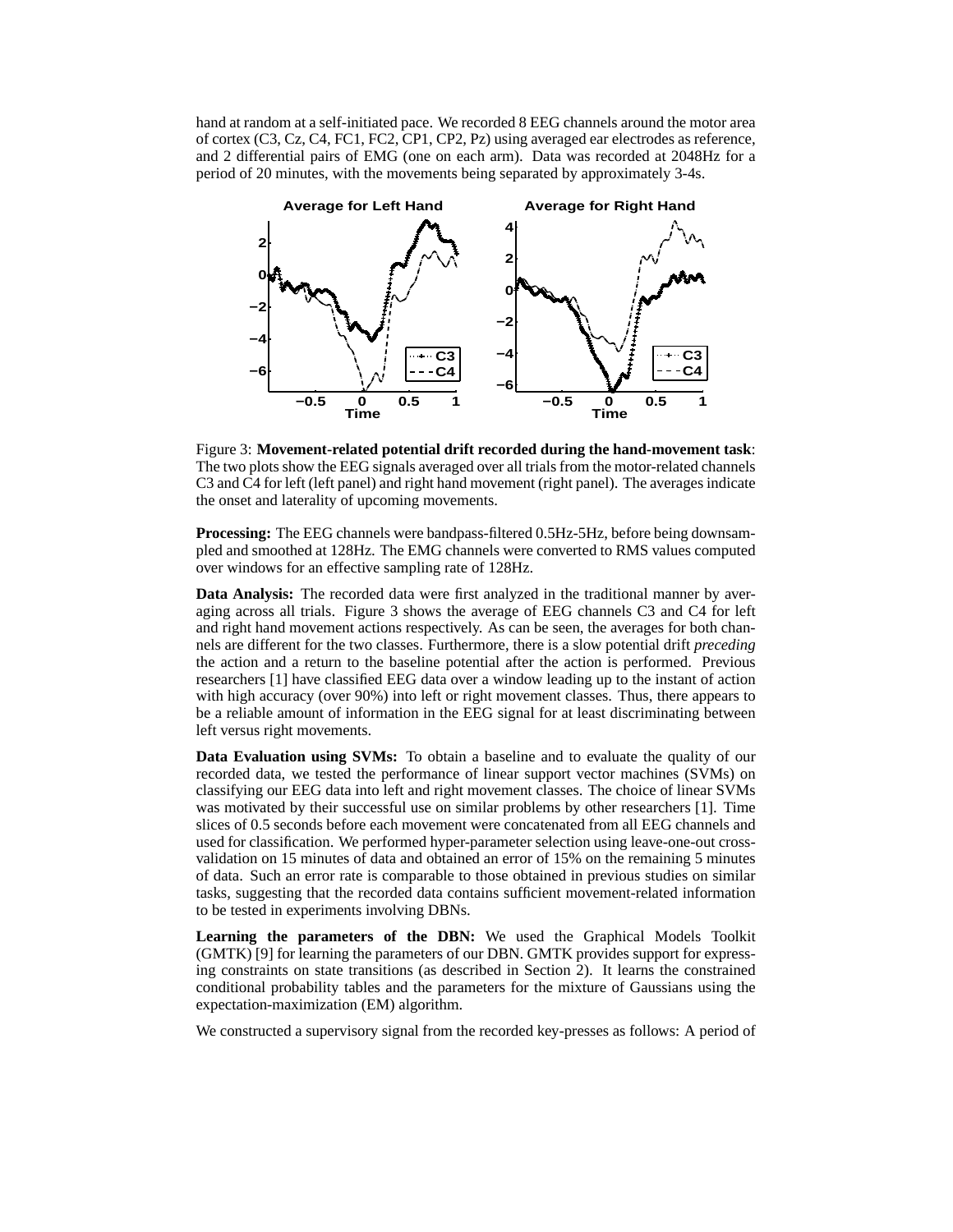100ms around each keystroke was labeled "motor action" for the appropriate hand. This signal was used to train the network  $N_{emg}$  in a supervised manner. To generate a supervisory signal for the network  $N_{eeg}$ , or the full combined network  $N_{full}$  (Figure 1), we added prefixes and postfixes of 150ms each to each action in this signal, and labeled them "preparatory" and "post-movement" activity respectively. These time-periods were chosen by examining the average EEG and EMG activity over all actions. Thus, we can use partial (EEG only) or full evidence in the inference step to obtain probability distributions over brain state. The following sections describe our learning procedure and inference results in greater detail.

#### **3.2 Learning and Inference with EMG**

Our first step is to learn the simpler model  $N_{emg}$  that has only the hidden  $M_t$  state and the observed EMG signal. This is to test inference using the EMG signal alone. The parameters of this DBN were learned in a supervised manner.

We used 15 minutes of EMG data to train our simplified model, and then tested it on the remaining 5 minutes of data. The model was tested using Viterbi decoding (a single pass of max-product inference over the network). In other words, the maximum a posteriori (MAP) sequence of values for hidden states was computed. Figure 4 shows a 100s slice of data containing 2 channels of EMG, and the predicted hidden EMG state  $M_t$ . The states 0, 1 and 2 correspond to "no action", left, and right actions respectively. In the shown figure, the state  $M_t$  successfully captures not only all the obvious arm movements but also the actions that are obscured by noise.

#### **3.3 Learning the EEG Model**

We used the supervisory signal described earlier to learn the corresponding EEG model  $N_{eeq}$ . Note that the brain-state can be inferred from the hidden EEG state  $E_t$  directly, since the state space is appropriately partitioned as shown in Figure 2(b).

Figure 5 shows the result of inference on the learned model  $N_{eeq}$  using only the EEG signals as evidence. The figure shows a subset of the EEG channels  $(C3, Cz, C4)$ , the supervisory signal, and the predicted brain state  $B_t$  (the MAP estimate). The figure shows that many of the instances of action (but not all) are correctly identified by the model.

Our model gives us at each time instant a MAP-estimated state sequence that best describes the past, and the probability associated with that state sequence. This gives us, at each time instant, a measure of how likely each brain state  $B_t$  is, with reference to the others. For convenience, we can use the probability associated with the REST state (see Figure 1) as reference. Figure 6 shows a graphical illustration of this instantaneous time estimate. The plotted graphs are, in order, the supervisory signal (i.e., the "ground truth value") and the instantaneous measures of likelihood of intention/movement/post-movement states for the left and right hand respectively. For convenience, we represent the likelihood ratio of each state's MAP probability estimate to that of the rest state, and use a logarithmic scale. We see that the true hand movements are correctly inferred in a surprisingly large number of cases (log likelihood ratio crosses 0). Furthermore, the actual likelihood values convey a measure of the uncertainty in the inference, a property that would be of great value for critical BCI applications such as controlling a robotic wheelchair.

In summary, our graphical models  $N_{emg}$  and  $N_{eeg}$  have shown promising results in correctly identifying movement onset from EMG and EEG signals respectively. Ongoing work is focused on improving accuracy by using features extracted from EEG, and inference using both EEG and EMG in  $N_{full}$  (the full model).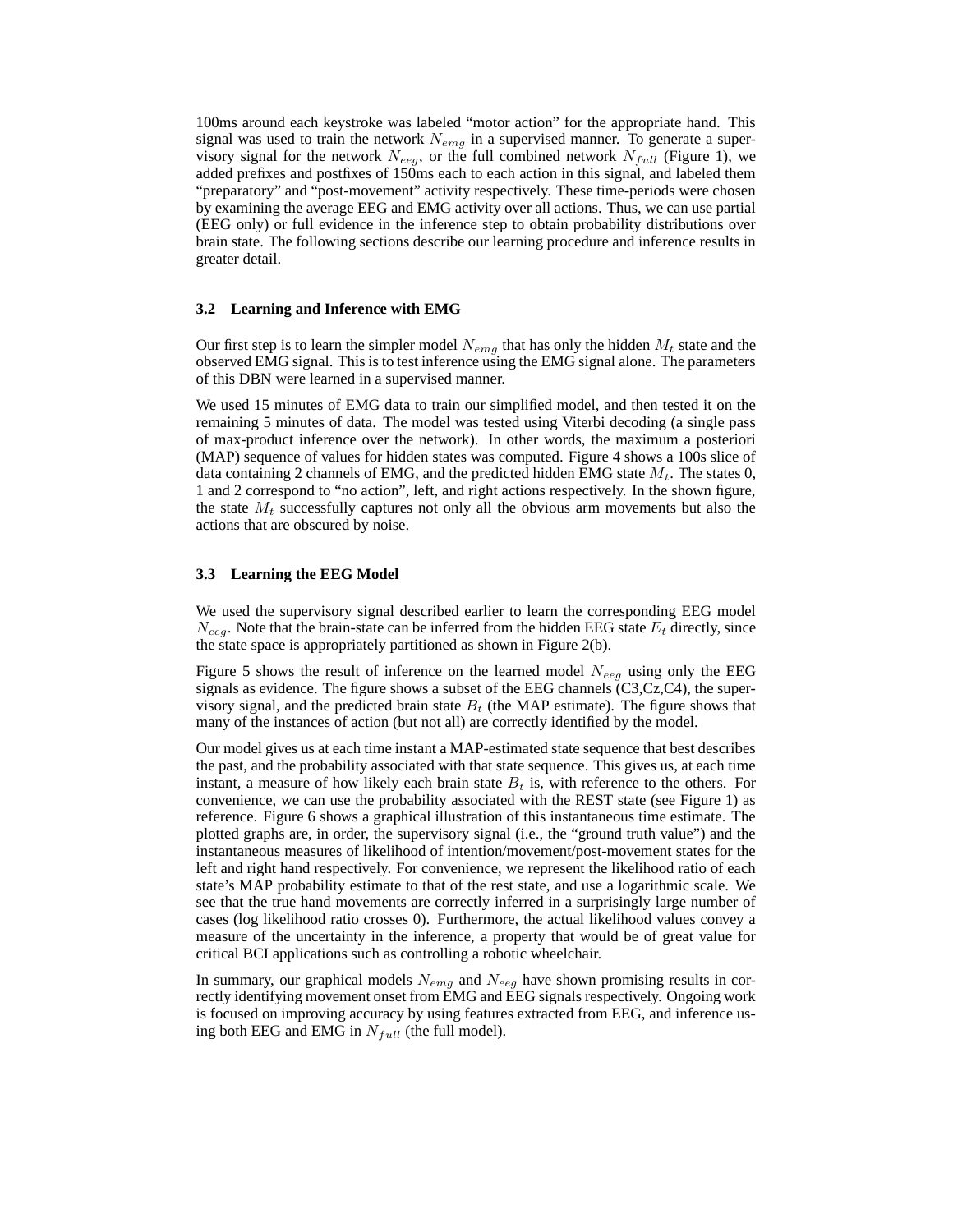

Figure 4: **Bayesian Inference of Movement using EMG**: The figure shows 100 seconds of EMG data from two channels along with the MAP state sequence predicted by our trained EMG model. The states 0,1,2 correspond to "no action", left, and right actions respectively. Our model correctly identifies the obscured spikes in the noisy right EMG channel

## **4 Discussion and Conclusion**

We have shown that dynamic Bayesian networks (DBNs) can be used to model the transitions between brain- and muscle-states as a subject performs a motor task. In particular, a two-level hierarchical network was proposed for simultaneously estimating higher-level brain state and lower-level EEG and EMG states in a left/right hand movement task. The results demonstrate that for a self-paced movement task, hidden brain states useful for BCI such as intention to move the left or right hand can be decoded from a DBN learned directly from EEG and EMG data.

Previous work on BCIs can be grouped into two broad classes: self-regulatory BCIs and BCIs based on detecting brain state. Self-regulatory BCIs rely on training the user to regulate certain features of the EEG, such as cortical positivity [10], or oscillatory activity (the  $\mu$  rhythm, see [5]), in order to control, for example, a cursor on a display. The approach presented in this paper falls in the second class of BCIs, those based on detecting brain states [1, 2, 3, 4]. However, rather than employing classification methods, we use probabilistic graphical models for inferring brain state and learning the transition probabilities between brain states.

Successfully learning a dynamic graphical model as suggested in this paper offers several advantages over traditional classification-based schemes for BCI. It allows one to explicitly model the hidden causal structure and dependencies between different brain states. It provides a probabilistic framework for integrating information from multiple modalities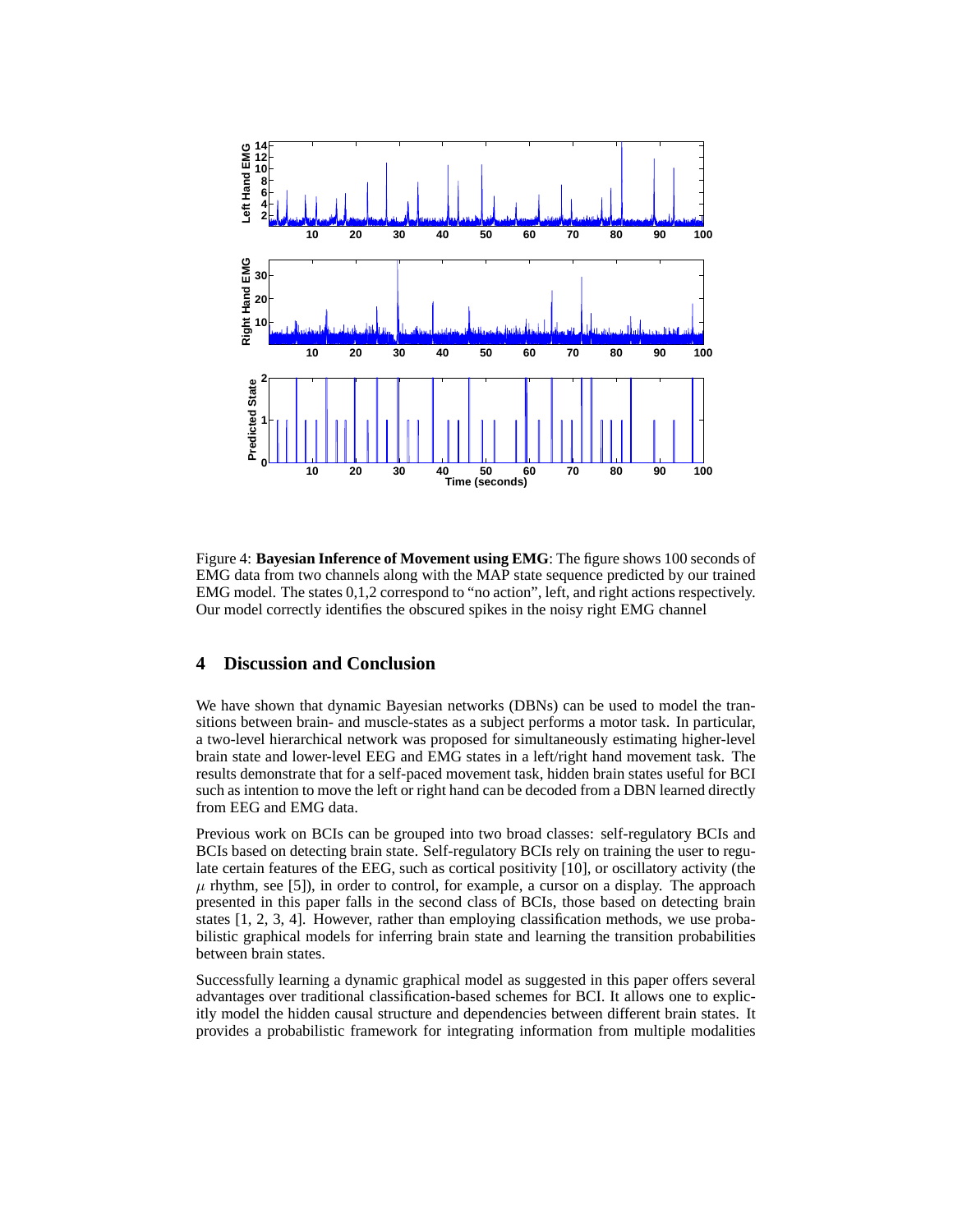

Figure 5: **Bayesian Inference of Brain State using EEG**: The figure shows 1 minute of EEG data (at 128Hz) for the channels C3, Cz, C4, along with the "true" brain state and the brain state inferred using our DBN model with only EEG evidence. State 0 is the rest state, states 1 through 3 represent left hand movement, and 4 through 6 represent right hand movement (see Figure 1(b)).

such as EEG and EMG signals, allowing, for example, EEG-derived estimates to be bootstrapped from EMG-derived estimates. A dynamic graphical model for time-varying data such as EEG also allows prediction, filling in of missing data, and smoothing of state estimates using information from future data points, properties not easily achieved in methods that work exclusively in the frequency domain or use data slices for training classifiers. Our current efforts are focused on investigating methods for learning dynamic graphical models for motor tasks of varying complexity and using these models to build robust, probabilistic BCI systems.

#### **References**

- [1] B. Blankertz, G. Curio, and K.R. Mueller. Classifying single trial EEG: Towards brain computer interfacing. In *Advances in Neural Information Processing Systems 12*, 2001.
- [2] G. Dornhege, B. Blankertz, G. Curio, and K.-R. Mueller. Combining features for BCI. In *Advances in Neural Information Processing Systems 15*, 2003.
- [3] J. D. Bayliss and D. H. Ballard. Recognizing evoked potentials in a virtual environment. In *Advances in Neural Information Processing Systems 12*, 2000.
- [4] P. Meinicke, M. Kaper, F. Hoppe, M. Heumann, and H. Ritter. Improving transfer rates in brain computer interfacing: a case study. In *Advances in Neural Information Processing Systems 15*, 2003.
- [5] J.R. Wolpaw, D.J. McFarland, and T.M. Vaughan. Brain-computer interfaces for communication and control. *IEEE Trans Rehab Engg*, pages 222–226, 2000.